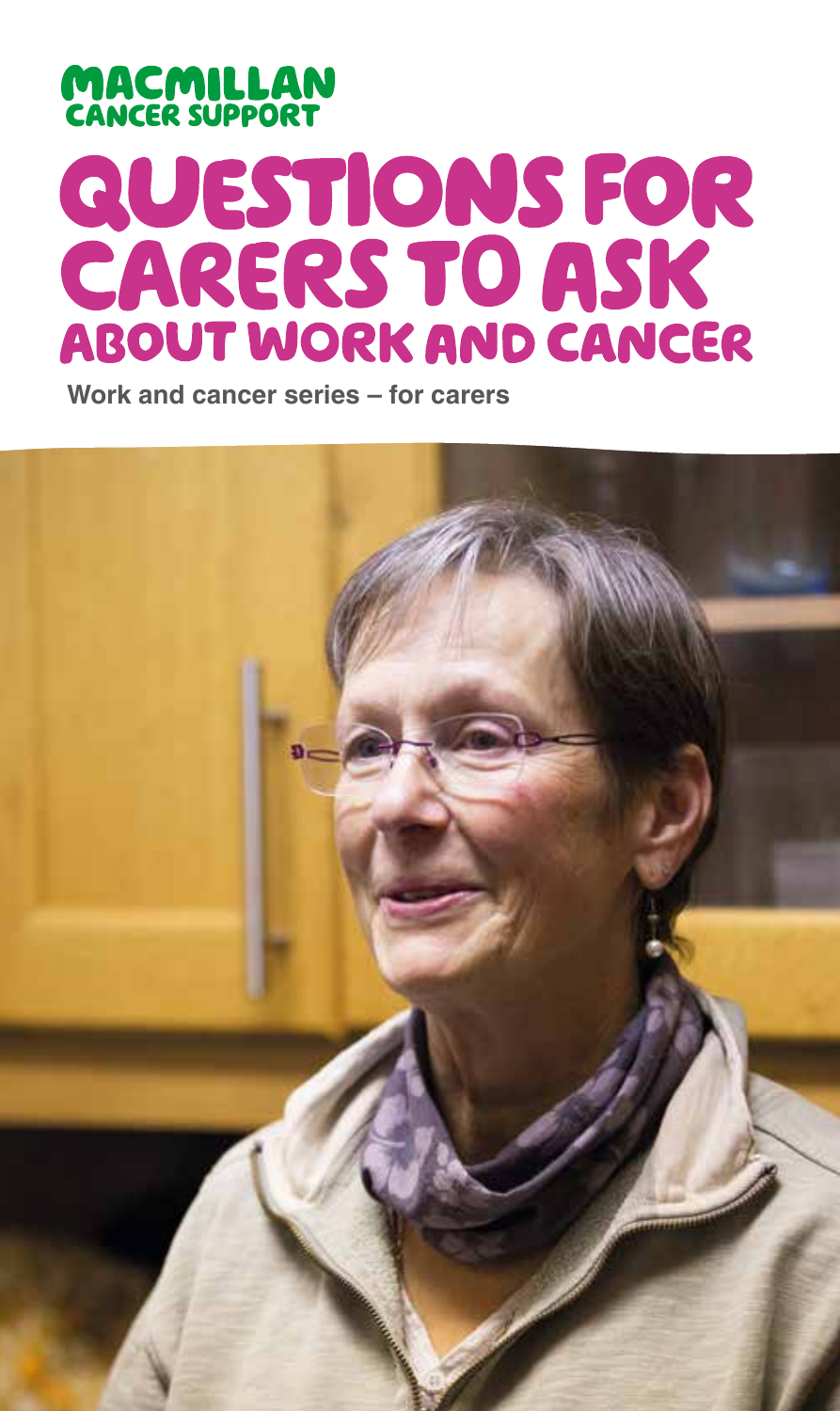**Work was full on and very busy. I was at that point beginning to realise just how bogged down with everything I was getting. And I figured that maybe some help might be useful.** '

**Prue, who cared for her husband Dave when he was diagnosed with prostate cancer**

 $\mathbf 0$ 

## The Macmillan work and cancer series

Macmillan produces a range of information about work and cancer.

### For people living with cancer:

- Work and cancer
- Questions to ask about work and cancer

### For employers:

- 10 top tips for line managers
- Managing cancer in the workplace

### For people caring for someone with cancer:

- Working while caring for someone with cancer
- Questions for carers to ask about work and cancer

## For self-employed people with cancer:

• Self-employment and cancer

### More information:

• Your rights at work when you are affected by cancer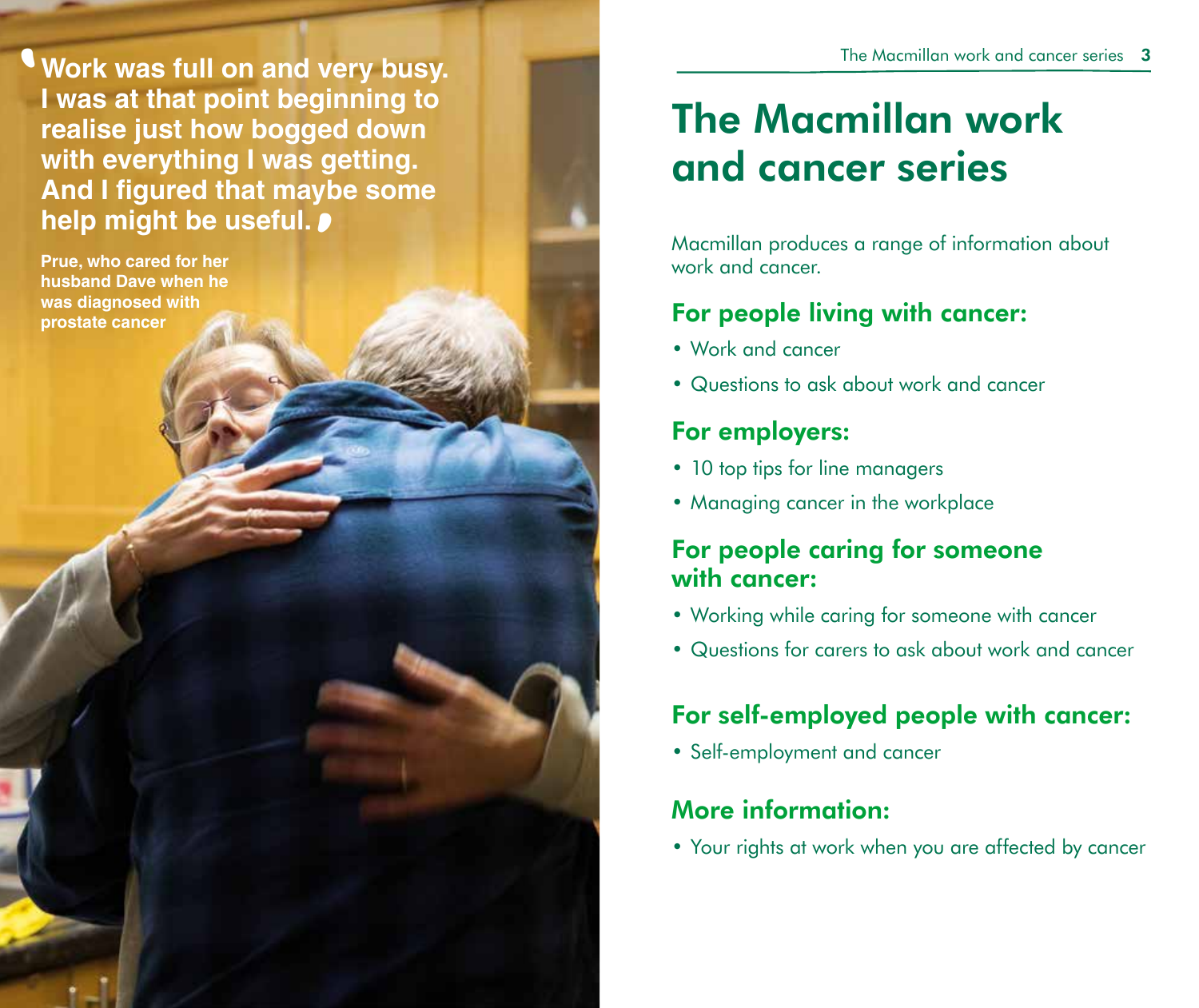## About this leaflet

This leaflet has questions you may need to ask about work issues if you are a working carer. A working carer is anyone who works while providing unpaid support to a partner, family member or friend with cancer, who could not manage without this support.

Balancing working and caring responsibilities is not always easy. We hope this leaflet makes you feel more confident about dealing with any workplace issues you might have.

Some of the questions in this leaflet may not be relevant to you. You do not have to read it from start to finish. You can use it to focus on the questions that apply to your situation.

We have split the questions into four sections:

- caring for someone during treatment
- work arrangements
- caring for someone at home
- finances.

If you are self-employed, our booklet Self-employment and cancer (see page 18) has more information about dealing with work issues relevant to you. It is written for people with cancer, but you may face some of the same problems.

### How to use this leaflet

The questions you need to ask and when you ask them will depend on your situation. You may need to ask some questions earlier or later than suggested in this leaflet. You can decide what works for you.

Next to each question, there is a list of people or places you can go to for answers.

A large tick shows a service or person who is most likely to be able to answer your question.

A small tick shows a service or person who may also be able to help.

At the back of this leaflet, there are blank pages for notes (pages 26 to 27). You could use these pages to help you remember what questions you need to ask, and write down what you find out.

### **Quotes**

In this leaflet, we have included a quote from Prue, who is on the cover. She cared for her husband Dave when he was diagnosed with prostate cancer. To share your experience, visit macmillan.org.uk/ shareyourstory

### Services we mention

There are a lot of services that may be able to help answer your questions. On the next page, we list the services we mention in this leaflet.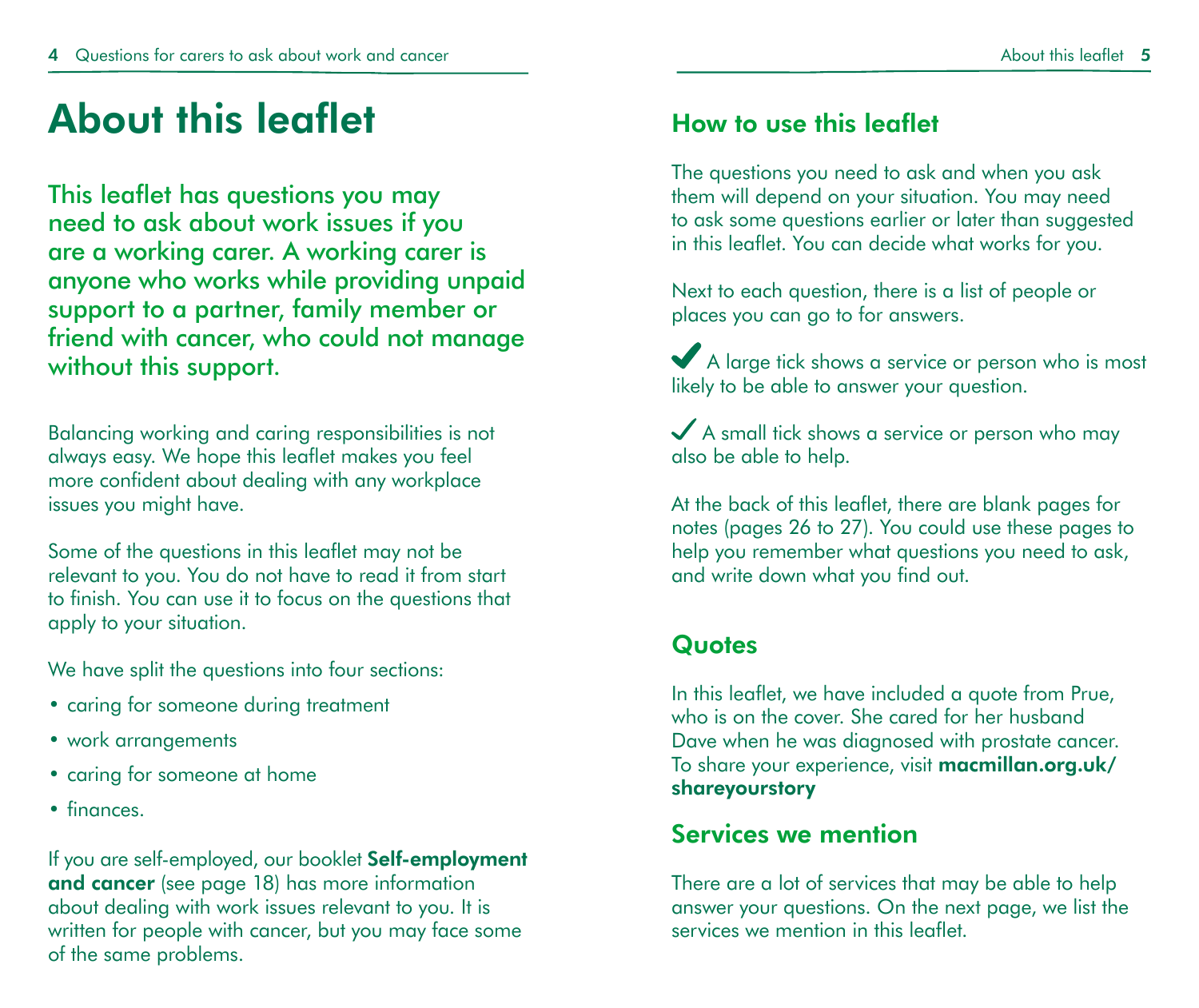- Oncology team this is the cancer team at the hospital. It may include oncologists, radiologists and cancer nurses. In some services, it may also include a social worker.
- GP services this is your doctor's surgery.
- Occupational health professionals these may include workplace health and safety advisers, nurses, physiotherapists, counsellors, and GPs. They may not be available at every workplace. Your work may offer an external occupational health service. You can find out more from your employer or HR manager.
- Line manager this is your manager at work.
- HR manager this is someone in the human resources or recruitment team at your work.
- Advisory services these are organisations that offer guidance, including help resolving work disputes (see pages 20 to 25).
- Charities and support groups these may include a Macmillan work support adviser, other cancer support charities (see pages 20 to 25), carers' organisations (see pages 24 to 25), local support groups and online forums.
- Unions these are trade or labour unions that you may be a member of.
- Social services these are services provided by the government to help people in need. They can include help at home, such as shopping or cleaning, care at home or specialist equipment.

## **Contents**

| Questions about caring for someone<br>during treatment | 6                 |
|--------------------------------------------------------|-------------------|
| Questions about work arrangements                      | 8                 |
| Questions about caring for someone at home             | $12 \overline{ }$ |
| Questions about finances                               | 14                |
| Further information and support                        | 18                |
| Other useful organisations                             | 20                |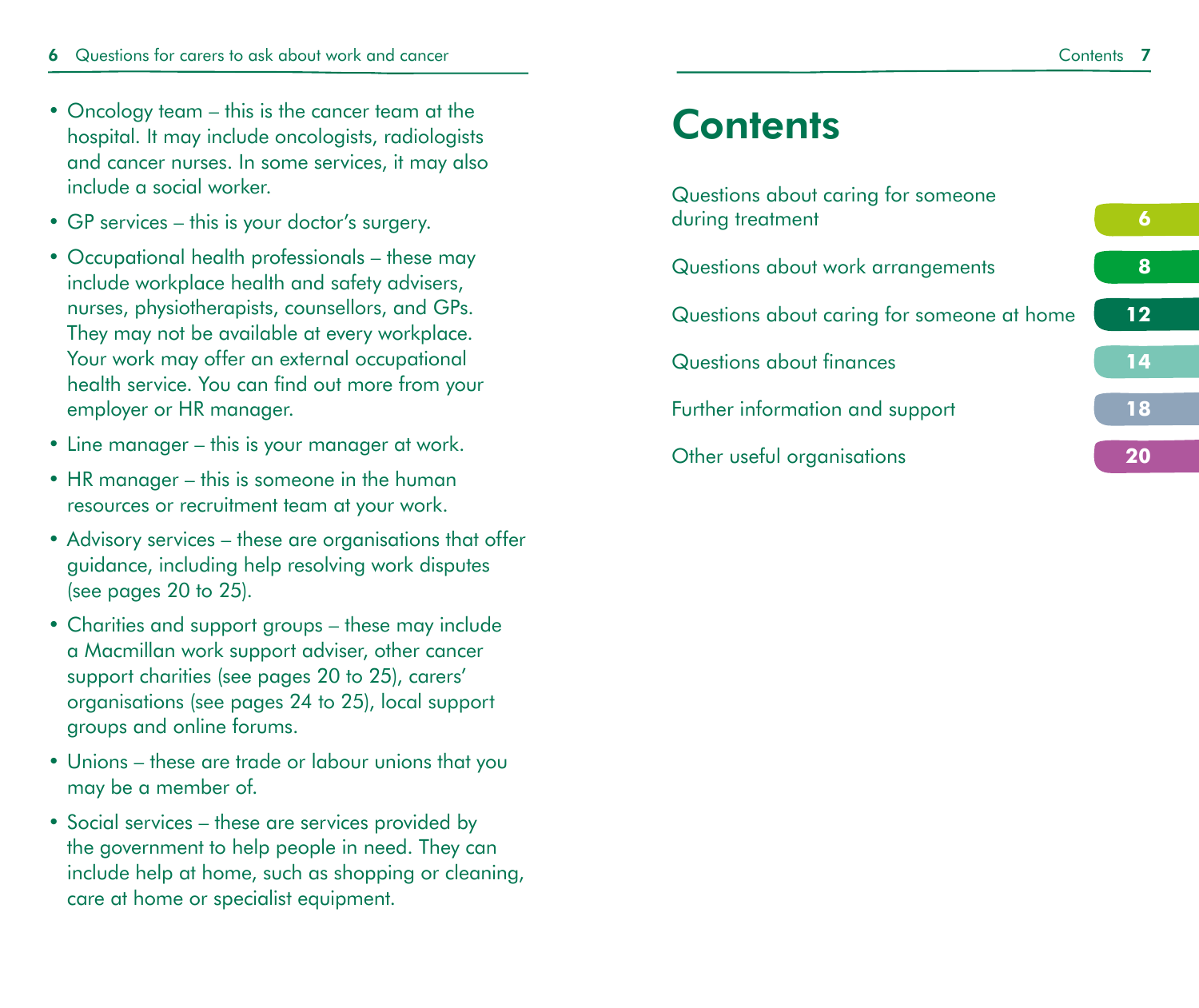## Questions about caring for someone during treatment

| during treatment                                                                                                                                                                                                     | Oncology | ৳ | occupational<br>ealth<br>professional | Line manage | ۴ | <b>Advisory</b><br>services | addns<br>Charitie | Union | Social services |
|----------------------------------------------------------------------------------------------------------------------------------------------------------------------------------------------------------------------|----------|---|---------------------------------------|-------------|---|-----------------------------|-------------------|-------|-----------------|
| I would like to take time off work to go to hospital appointments<br>with the person I am caring for. Can you tell me how long each<br>appointment is likely to be? Could appointments take longer<br>than expected? |          |   |                                       |             |   |                             |                   |       |                 |
| If the person I am caring for has an appointment, is there anything<br>I might need to do before it? For example, do I need to bring a list<br>of their medication, or ask if they need a repeat prescription?       |          |   |                                       |             |   |                             |                   |       |                 |
| If I go to hospital appointments with the person I am caring for,<br>I may need to book time off work in advance. How far in advance<br>can appointments be made?                                                    |          |   |                                       |             |   |                             |                   |       |                 |
| If the person I am caring for needs to stay in hospital and visiting<br>hours are only when I am at work, can I visit at different times?                                                                            |          |   |                                       |             |   |                             |                   |       |                 |
| When am I most likely to need to take time off work or work less<br>to provide care?                                                                                                                                 |          |   |                                       |             |   |                             |                   |       |                 |
| Does the hospital have free Wi-Fi so that I can access work emails?                                                                                                                                                  |          |   |                                       |             |   |                             |                   |       |                 |
| Can repeat prescriptions be delivered to my local pharmacy so<br>I can collect them outside working hours?                                                                                                           |          |   |                                       |             |   |                             |                   |       |                 |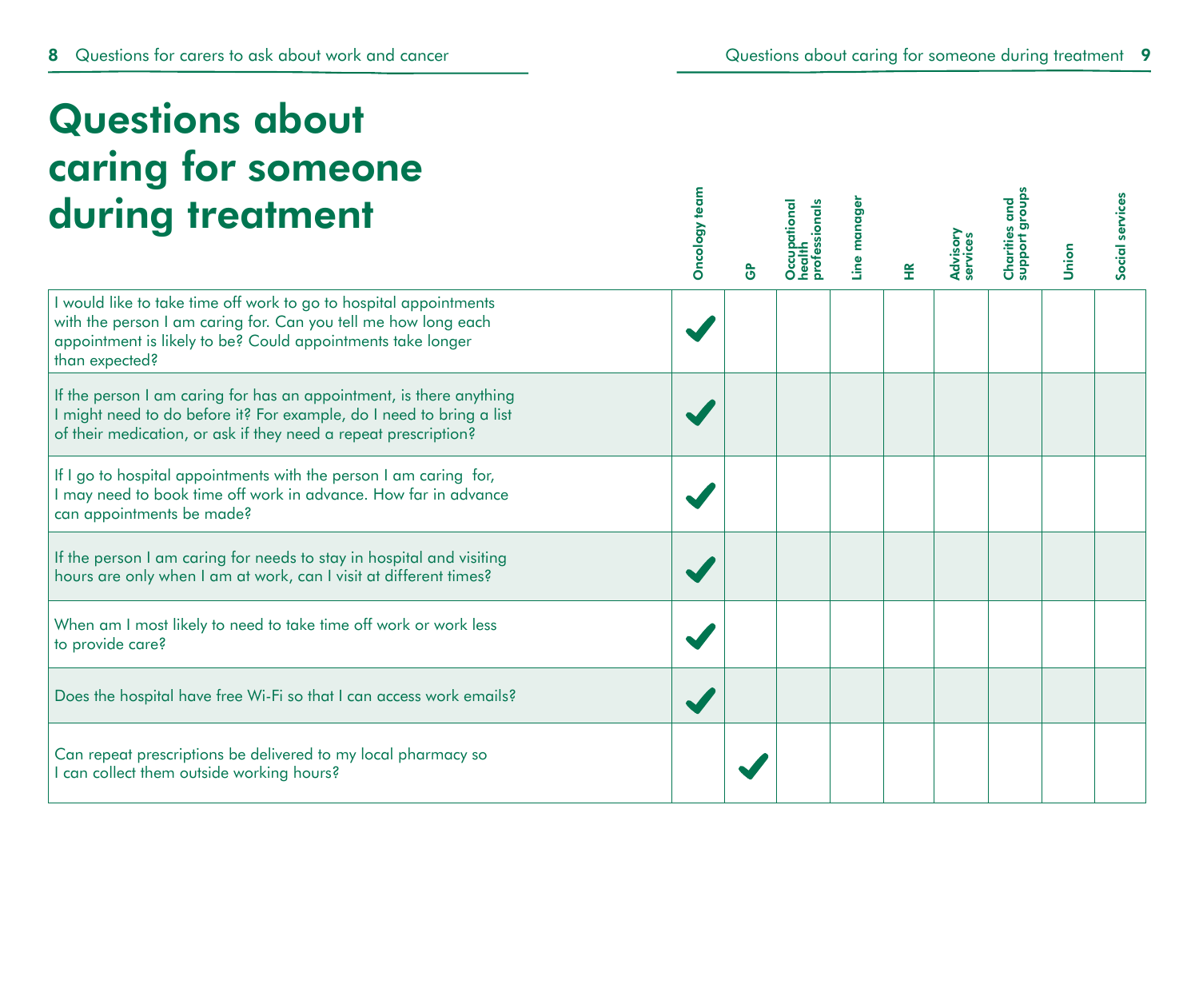## Questions about work arrangements

| work arrangements                                                                                                                                                                                         | Oncology | င်္င | professionals<br>Occupational<br>health<br>. | Line manager | £ | Advisor<br>services | Chariti<br><b>gus</b> | Union | Social services |
|-----------------------------------------------------------------------------------------------------------------------------------------------------------------------------------------------------------|----------|------|----------------------------------------------|--------------|---|---------------------|-----------------------|-------|-----------------|
| Where can I find out about my legal rights as a working carer?                                                                                                                                            |          |      |                                              |              |   |                     |                       |       |                 |
| I am self-employed. What support can I get to keep my business<br>running while I am caring?                                                                                                              |          |      |                                              |              |   |                     |                       |       |                 |
| Being a carer is having an impact on my physical health. How can<br>I make sure I stay physically healthy while working and caring?                                                                       |          |      |                                              |              |   |                     |                       |       |                 |
| Being a carer is affecting my mental health. How can I look after<br>my mental health while working and caring?                                                                                           |          |      |                                              |              |   |                     |                       |       |                 |
| Are there courses or counselling services that could help me<br>manage my work and caring responsibilities better?                                                                                        |          |      |                                              |              |   |                     |                       |       |                 |
| Does my employer have a policy for supporting carers?                                                                                                                                                     |          |      |                                              |              |   |                     |                       |       |                 |
| Can I have flexible working to help me balance my work and<br>caring responsibilities? For example, could I work from home,<br>work flexible hours, or change my working hours?                           |          |      |                                              |              |   |                     |                       |       |                 |
| Could flexible working affect any employee benefits I have,<br>such as death in service benefit or my pension?                                                                                            |          |      |                                              |              |   |                     |                       |       |                 |
| What types of paid and unpaid leave arrangements are<br>available? For example, could I take carer's leave, emergency<br>leave, a sabbatical, compassionate leave, or use holiday days<br>from next year? |          |      |                                              |              |   |                     |                       |       |                 |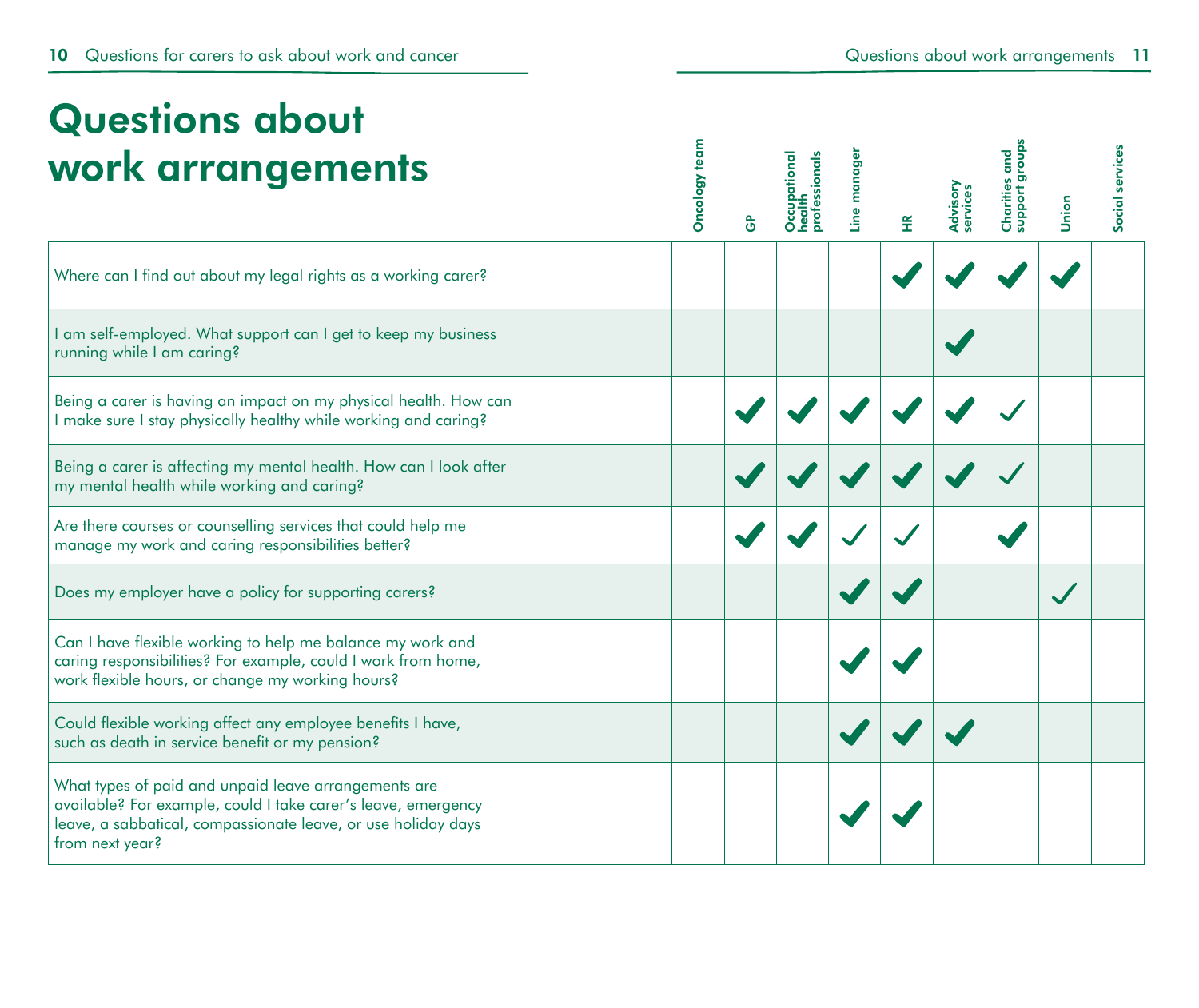|                                                                                                                                                                                                                                                                                                           | Oncology | င်္င | Occupational<br>health<br>essional | nager<br>$\bullet$<br>Š | ¥. | <b>Advisory</b><br>services | hoddns<br>Charitie | Union | Social services |
|-----------------------------------------------------------------------------------------------------------------------------------------------------------------------------------------------------------------------------------------------------------------------------------------------------------|----------|------|------------------------------------|-------------------------|----|-----------------------------|--------------------|-------|-----------------|
| Could I have written confirmation of any agreed flexible working<br>or leave arrangements?                                                                                                                                                                                                                |          |      |                                    |                         |    |                             |                    |       |                 |
| If I take a large amount of time off work to care, how much<br>notice do I have to give before I go back?                                                                                                                                                                                                 |          |      |                                    |                         |    |                             |                    |       |                 |
| If I take time off work to care, how can I make sure I am told about<br>changes that have happened at work? For example, changes to<br>technology, team members, targets, client base or policy.                                                                                                          |          |      |                                    |                         |    |                             |                    |       |                 |
| Can my work be organised so that I can take time off at short notice<br>if I need to? For example, taking time off if there is a problem with<br>care arrangements, or if the person I am caring for needs to go<br>to hospital. Who should I tell at work if I need to take time off at<br>short notice? |          |      |                                    |                         |    |                             |                    |       |                 |
| Would it be okay for me to make short personal phone calls or send<br>personal emails during work hours? For example, could I do this<br>if I need to contact the person I care for or let them contact me?                                                                                               |          |      |                                    |                         |    |                             |                    |       |                 |
| Can we agree on what to tell people at work about my situation<br>and how it will affect my work? For example, what to tell colleagues,<br>other managers and clients.                                                                                                                                    |          |      |                                    |                         |    |                             |                    |       |                 |
| Can we have regular meetings to review my working arrangements?                                                                                                                                                                                                                                           |          |      |                                    |                         |    |                             |                    |       |                 |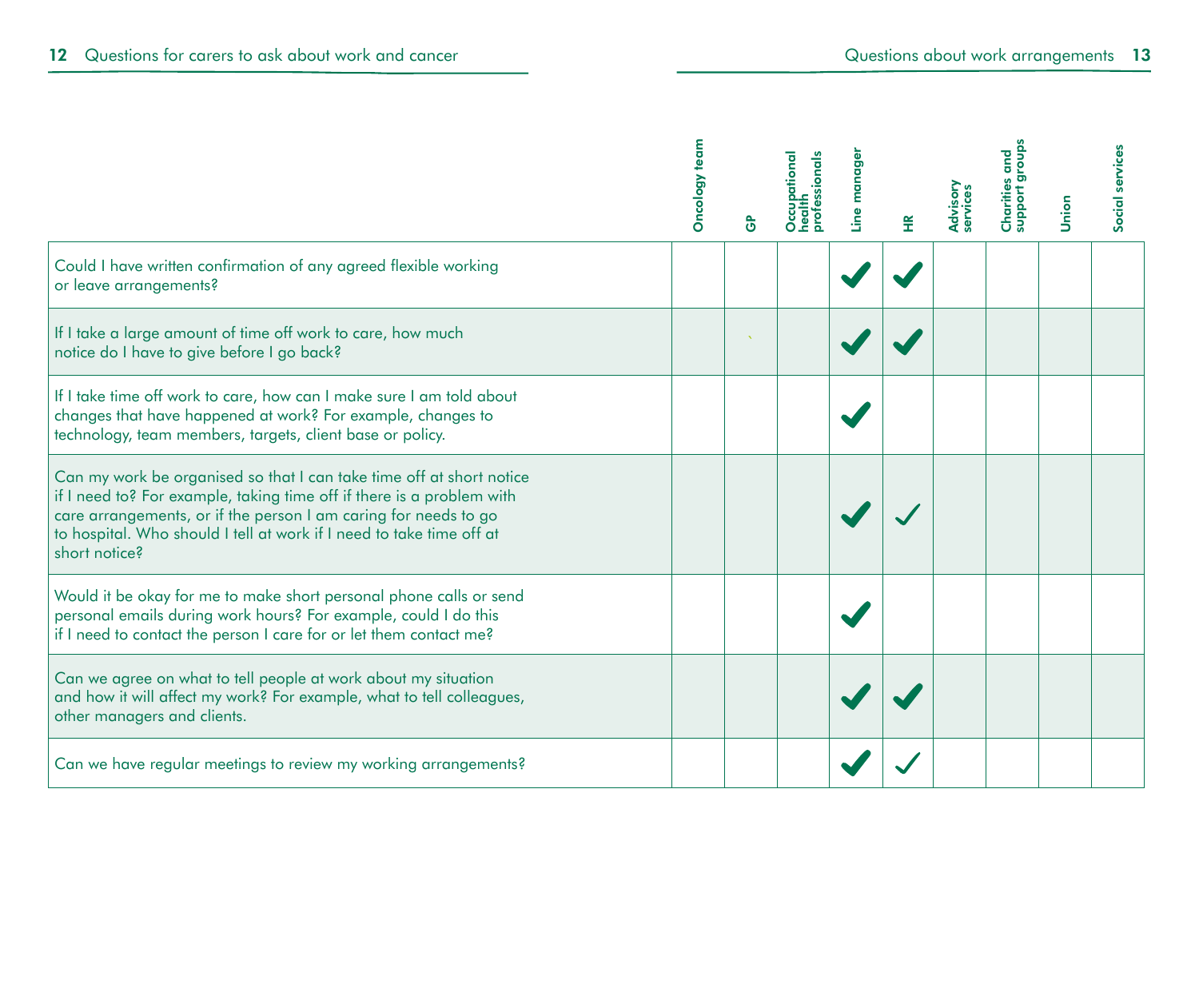## Questions about caring for someone at home

| for someone at home                                                                                                                                                                                                       |  |  |  |  |  |
|---------------------------------------------------------------------------------------------------------------------------------------------------------------------------------------------------------------------------|--|--|--|--|--|
| How do I apply for a carer's assessment? (This is done by<br>social services to decide what support you need to be able<br>to care for someone.)                                                                          |  |  |  |  |  |
| How can I organise extra support at home to help me manage<br>my work and caring responsibilities? For example, getting<br>someone to be with them during the day or at night, or help<br>from a care home or day centre. |  |  |  |  |  |
| How can I meet other working carers to share my experiences<br>and learn from others?                                                                                                                                     |  |  |  |  |  |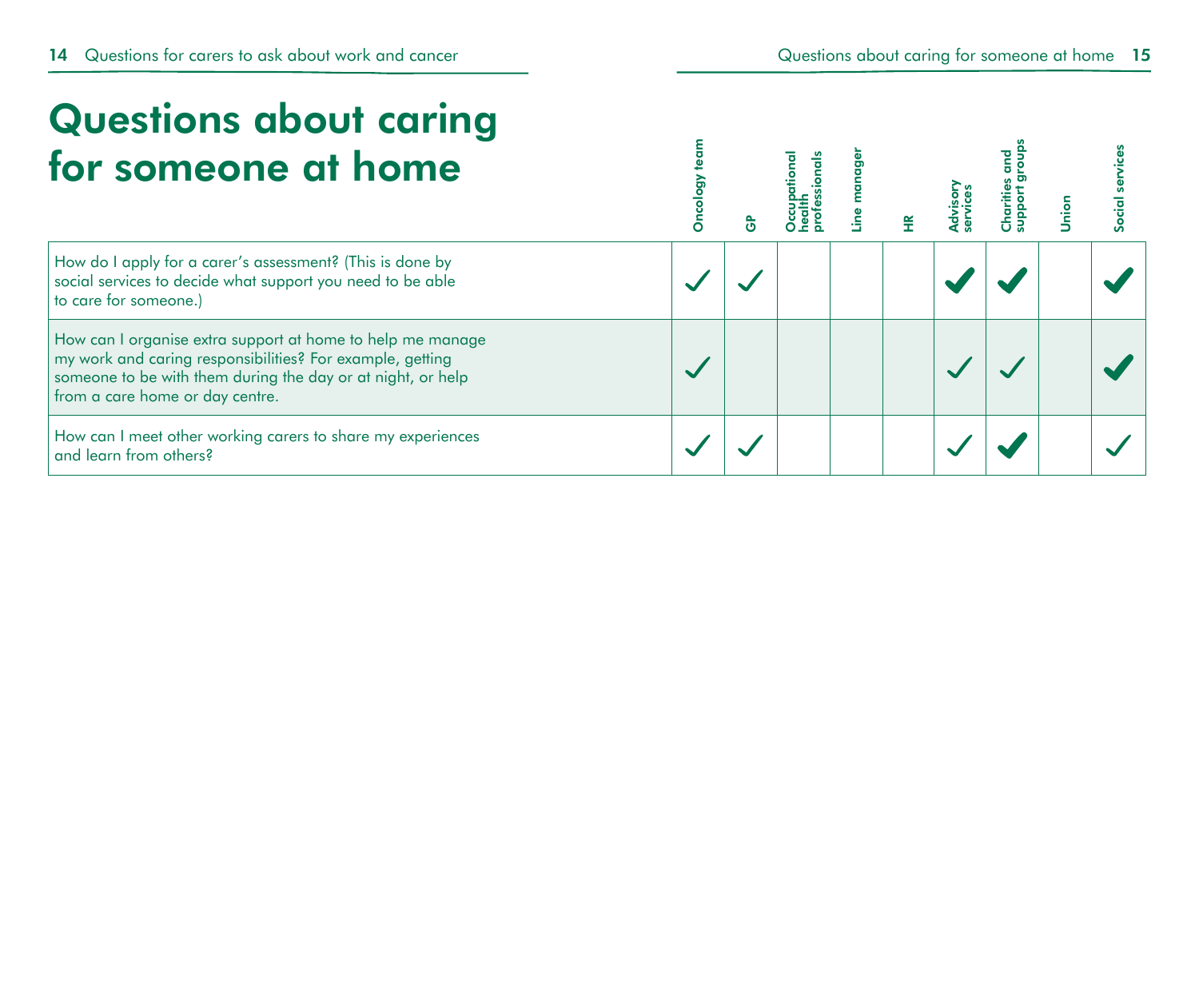## Questions about finances

| <b>finances</b>                                                                                                                                          | Oncology | $\overline{(\overline{b})}$ | Occupational<br>health<br>essional | manager<br>Line | ¥. | <b>Advisory</b><br>services | Chariti | Social services |
|----------------------------------------------------------------------------------------------------------------------------------------------------------|----------|-----------------------------|------------------------------------|-----------------|----|-----------------------------|---------|-----------------|
| What benefits can I get if I am self-employed? For example,<br>can I get Carer's Allowance, Universal Credit or Employment<br>and Support Allowance?     |          |                             |                                    |                 |    |                             |         |                 |
| What benefits could I get if I continue working, stop working<br>or go back to work?                                                                     |          |                             |                                    |                 |    |                             |         |                 |
| Does my employment status affect the benefits I can get?<br>For example, what happens if I am on a short-term contract<br>or employed through an agency? |          |                             |                                    |                 |    |                             |         |                 |
| If I am already getting benefits like Income Support, how will<br>this affect the benefits I can get as a carer?                                         |          |                             |                                    |                 |    |                             |         |                 |
| The person I care for is getting benefits. Will this affect the benefits<br>I can get as a carer?                                                        |          |                             |                                    |                 |    |                             |         |                 |
| If I get benefits as a carer, will this affect the benefits the person<br>I care for can get?                                                            |          |                             |                                    |                 |    |                             |         |                 |
| If I make adjustments like working fewer hours, how will this<br>affect my pay and benefits?                                                             |          |                             |                                    |                 |    |                             |         |                 |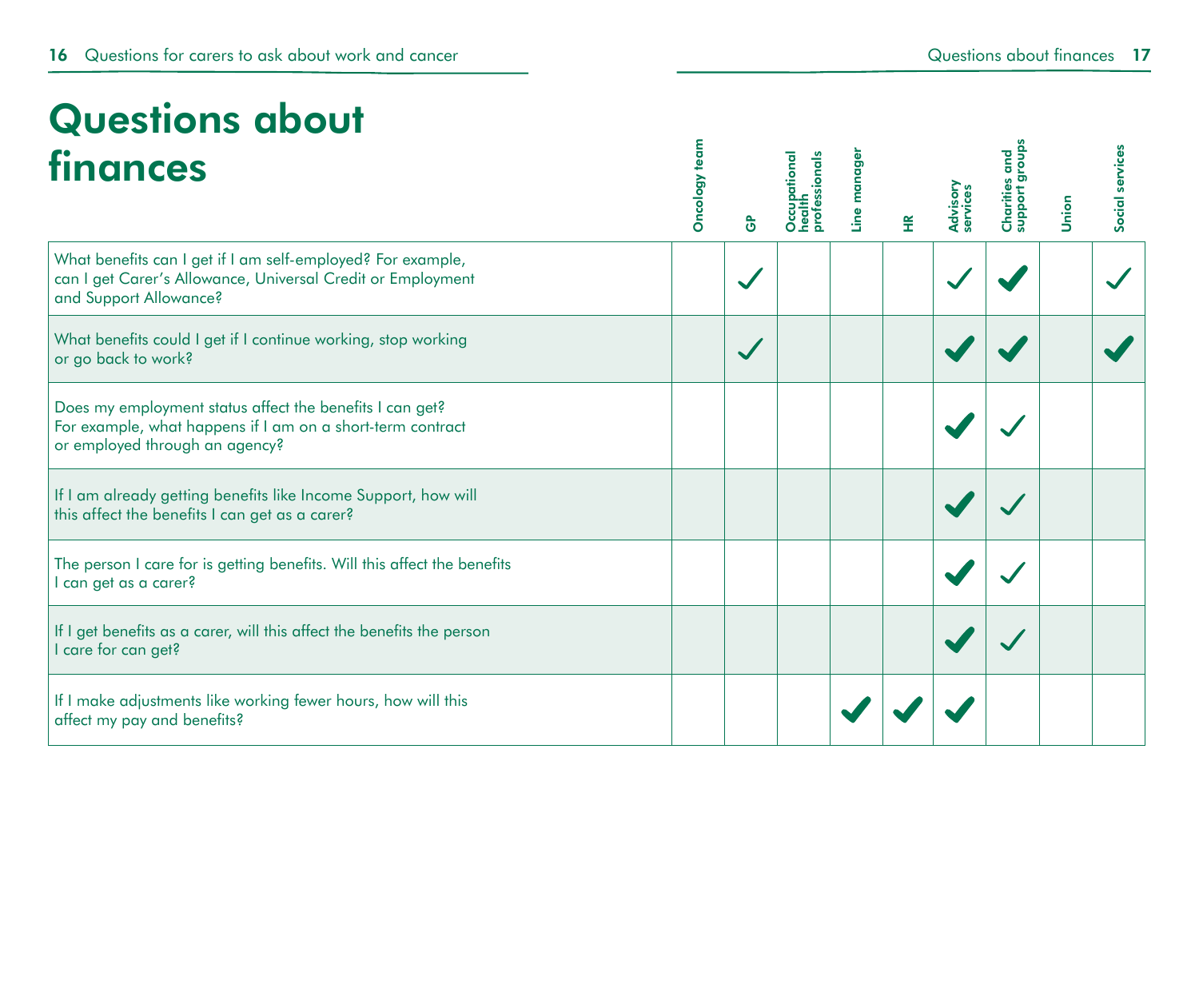|                                                                                                                    | ncolog |  | 똪 |  | Social |
|--------------------------------------------------------------------------------------------------------------------|--------|--|---|--|--------|
| I need evidence to support my claim for benefits as a carer.<br>Who can help me get this?                          |        |  |   |  |        |
| When will my benefits be confirmed?                                                                                |        |  |   |  |        |
| How long can I claim benefits for?                                                                                 |        |  |   |  |        |
| How will my company or state pension be affected if I cannot<br>go back to work, or if I work fewer hours to care? |        |  |   |  |        |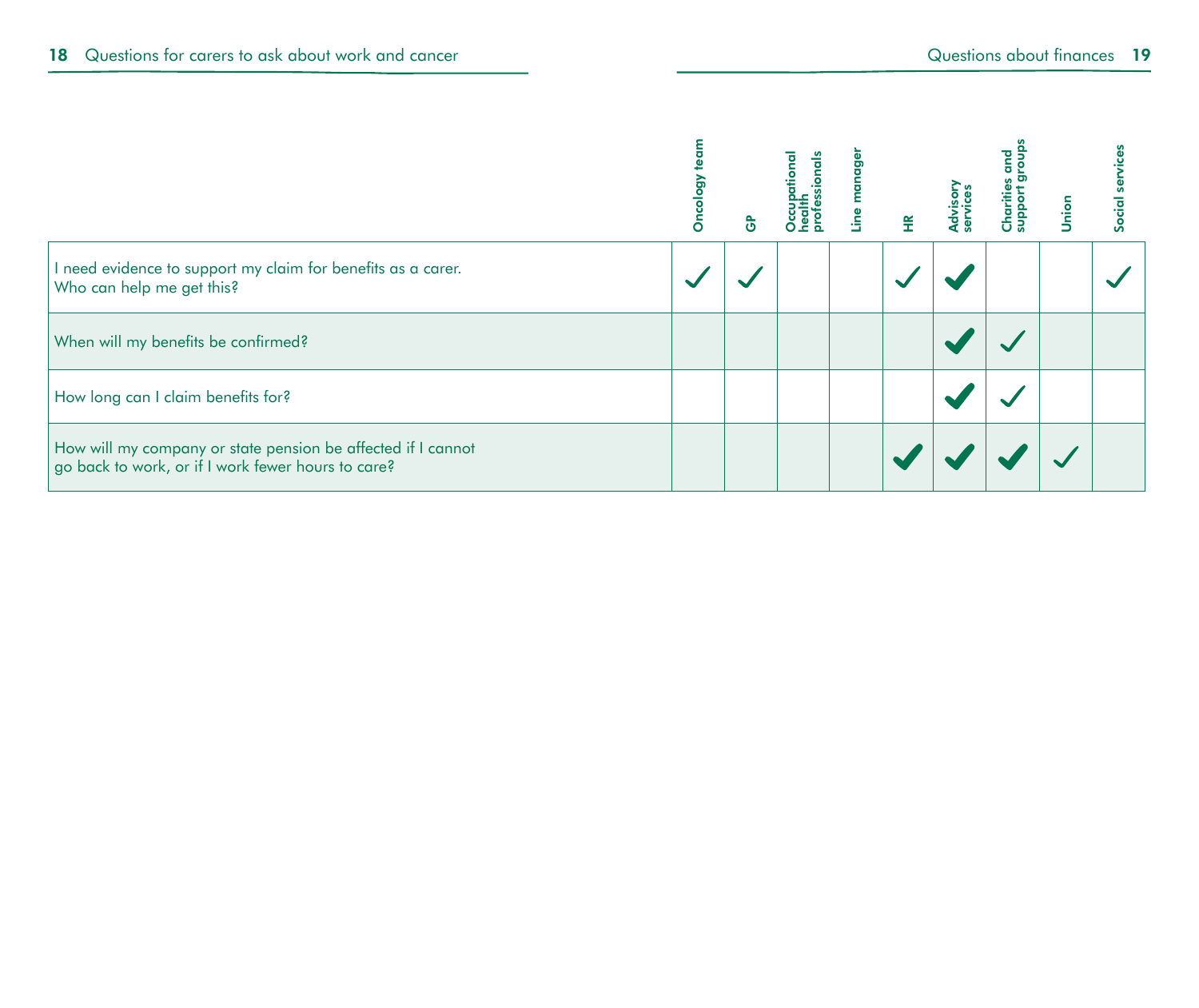## Further information and support

Find out about our expert, up-to-date information about cancer and other ways we can help you. All our information is free for everyone.

#### Order what you need

To order more booklets or leaflets visit be.macmillan. org.uk or call us on 0808 808 00 00. All our information is also available online at macmillan.org.uk/ information-and-

#### support

We provide information in different languages and formats, including:

- audiobooks
- Braille
- British Sign Language
- easy read booklets
- eBooks
- large print
- translations

Find out more at macmillan.org. uk/otherformats If you would like us to

produce information in a different format for you, email us at cancerinformationteam @macmillan.org.uk or call 0808 808 00 00.

#### Other ways we can help

#### Macmillan Support Line

Our free, confidential phone line is open 7 days a week, 8am to 8pm. We can help with medical questions, benefits, financial guidance and local services, or just be there to listen. Call us on 0808 808 00 00 or email us via our website, macmillan.org.uk/ talktous

#### Information centres

Our centres are based in hospitals, libraries and on mobile buses. You can talk to someone or get more information. Find your nearest centre at macmillan.org.uk/ information centres or call 0808 808 00 00.

Support groups

You can find support groups in your area by calling 0808 808 00 00 or visiting macmillan.org. uk/selfhelpandsupport You may also want to use our Online Community to make friends, blog, and read stories. Visit macmillan.org.uk/ community

#### Help with money worries

Our financial guidance team can help you with money worries and accessing benefits. Macmillan also offers one-off grants – for anything from heating bills to extra clothing. Call us on 0808 808 00 00 or visit macmillan.org.uk/ financialsupport

#### Help with work and cancer

Whether you are an employee, a carer, an employer or self-employed, we can help. Visit macmillan. org.uk/work or call 0808 808 00 00

to speak to a work support adviser (Monday to Friday, 8am to 6pm).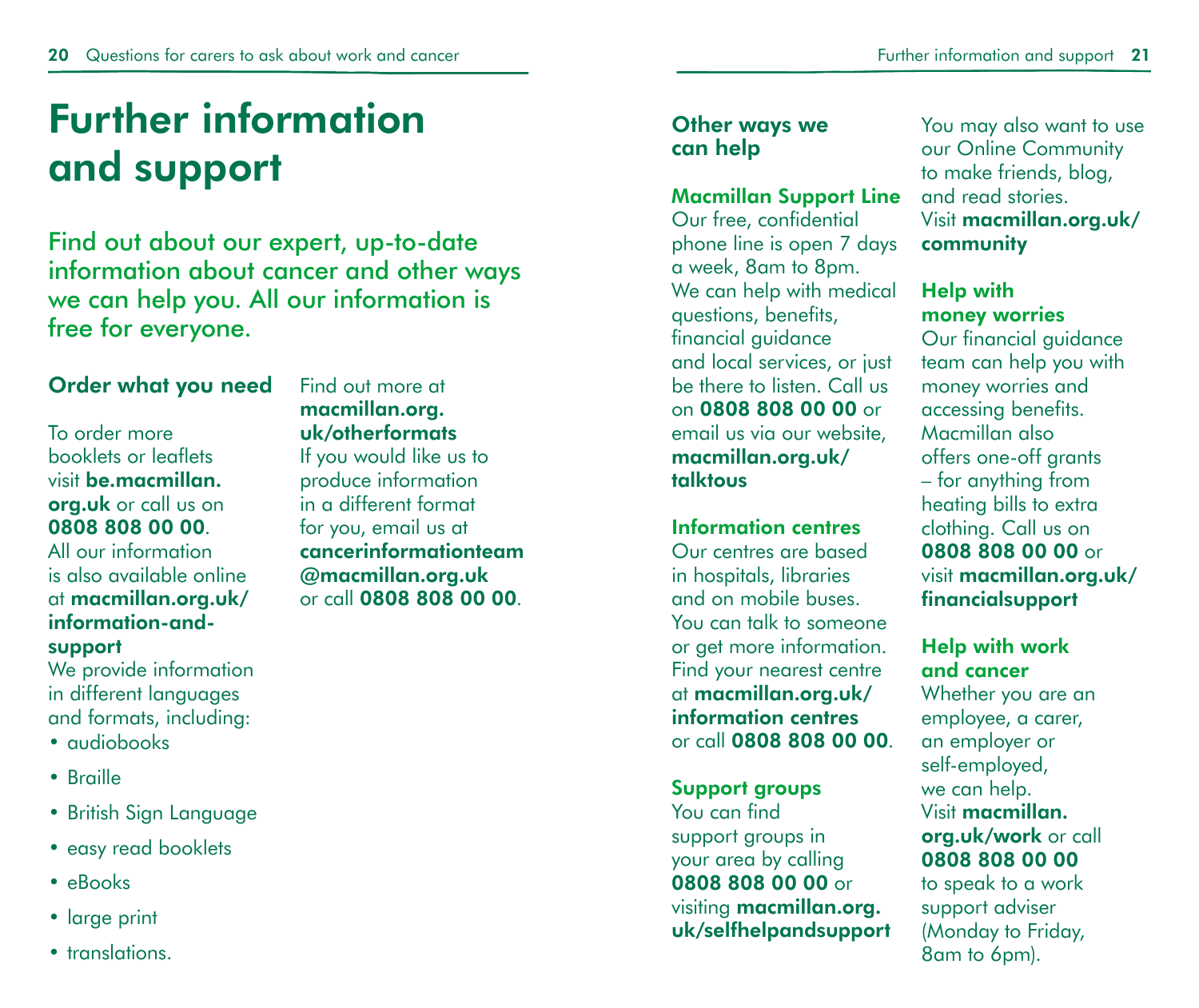## Other useful organisations

There are lots of other organisations that can give you information or support.

#### Work and employment

#### Access to Work

Tel 0800 121 7479 Textphone 0800 121 7579 (Mon to Fri, 8am to 7.30pm) www.gov.uk/accessto-work

Provides advice and practical support to people with longterm health conditions and their employers. This helps pay for practical support, so you can do your job. Access to Work (NI) www.nidirect.gov.uk/ articles/access-workpractical-help-work Gives support and

advice to employees with disabilities and their employers. To apply for assistance through this programme, speak to an adviser at your local Jobs and Benefits office.

#### Advisory, Conciliation and Arbitration Service (ACAS)

Helpline 0300 123 1100 (Mon to Fri, 8am to 6pm) www.acas.org.uk

Gives advice to employees and employers to help improve working life and relations. Offers information, advice and training.

Equality Advisory Support Service (EASS) Tel 0808 800 0082 Textphone 0808 800 0084 (Mon to Fri, 9am to 7pm, and Sat 10am to 2pm) www.equalityadvisory

## service.com

Promotes equality and provides information to people about their rights in England, Scotland and Wales.

#### Equality Commission for Northern Ireland (ECNI) Tel 0289 050 0600 www.equalityni.org

Aims to advance equality, promote equality of opportunity, encourage good relations and challenge discrimination through promotion, advice and enforcement.

#### Labour Relations **Agency**

Tel 0330 055 5300 (Mon to Fri, 9am to 5pm) Email info@lra.org.uk www.lra.org.uk Responsible for promoting the improvement of employment relations in Northern Ireland. Provides advice and support to both employees and employers, and helps resolve disputes.

#### **WorkSmart** www.worksmart.org.uk

This website provides information on employment rights, health at work and financial matters. It is part of the Trades Union Congress (TUC).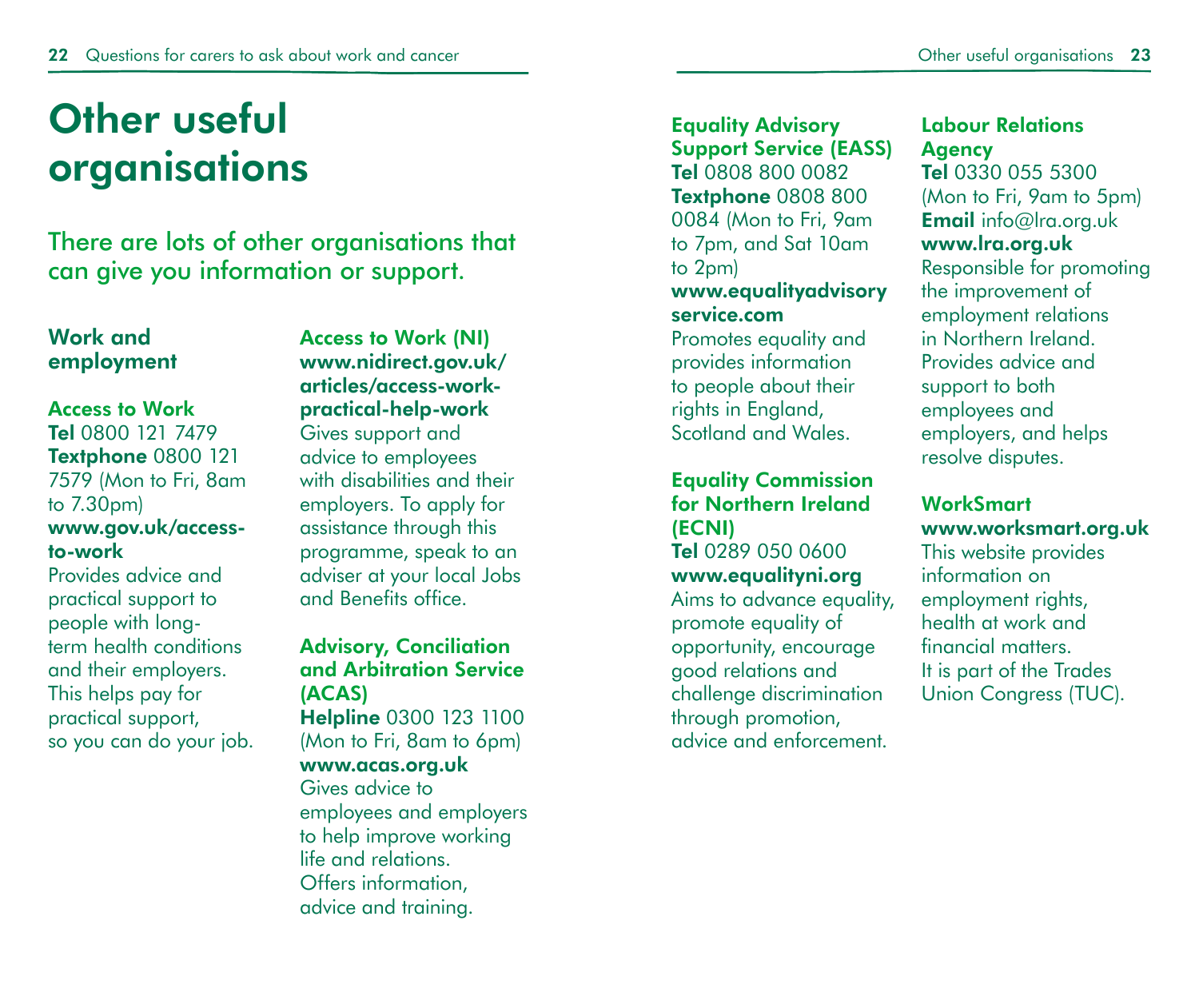#### Financial support or legal advice and information

#### Benefit Enquiry Line Northern Ireland

Helpline 0800 022 4250 (Mon, Tue, Wed and Fri, 9am to 5pm, and Thu 10am to 5pm) Textphone 0289 031 1092

#### www.nidirects.gov. uk/money-tax-andbenefits

Provides information and advice about disability benefits and carers' benefits in Northern Ireland. You can also call the Make the Call helpline on 0800 232 1271 to check you are getting all the benefits you are eligible for.

#### Carer's Allowance Unit Tel 0800 731 0297 Textphone 0800 731 0317 (Mon to Fri, 8am to 6pm) www.gov.uk/carersallowance

Manages state benefits in England, Scotland and Wales. You can apply for benefits and find information online or through its helplines.

#### Citizens Advice

Provides advice on a variety of issues including financial, legal, housing and employment issues. Use their online webchat or find details for your local office in the phone book or by contacting:

#### England Helpline 0344 411 1444 www.citizensadvice. org.uk

**Wales** Helpline 0344 477 2020 www.citizensadvice. org.uk/wales

**Scotland** Helpline 0808 800 9060

www.cas.org.uk

#### Disability and Carers **Service** Tel 0800 587 0912 Textphone 028 9031 1092 (Mon to Fri, 8am to 5pm) nidirect.gov.uk/ disability-and-carersservice

Manages Disability Living Allowance, Attendance Allowance, Carer's Allowance and Carer's Credit in Northern Ireland. You can apply for benefits and find information online or through its helplines.

#### GOV.UK www.gov.uk

Has information about social security benefits and public services in England, Scotland and Wales.

#### Law Centres Network www.lawcentres.org.uk

Local Law Centres provide advice and legal assistance. They specialise in social welfare issues including disability and discrimination.

#### Macmillan Benefits Advice Service (Northern Ireland) Tel 0300 123 3233

#### **NiDirect**

www.nidirect.gov.uk Has information about benefits and public services in Northern Ireland.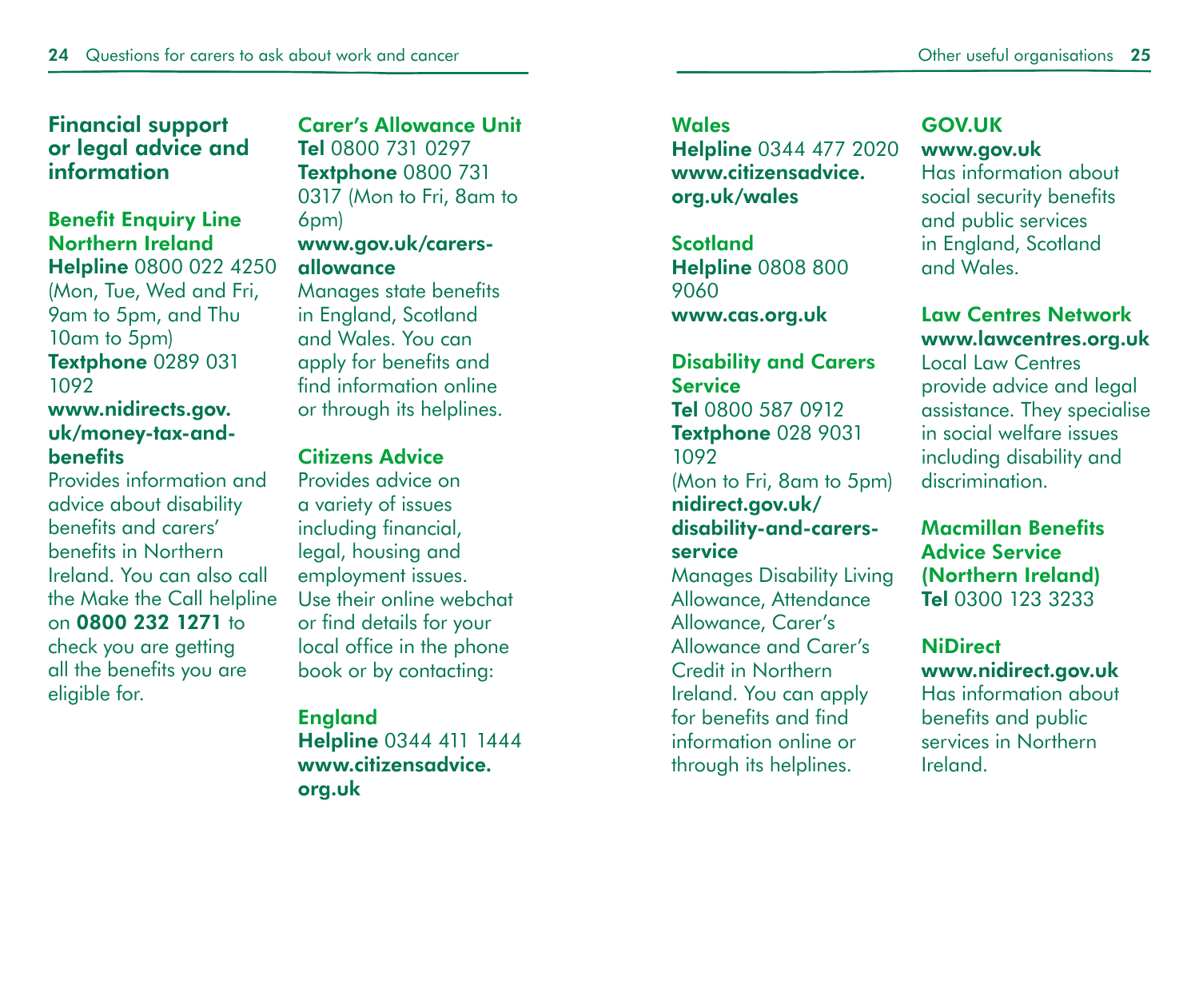#### Support for carers

#### Carers Direct

Tel 0300 123 1053 (Mon to Fri, 9am to 8pm and weekends, 11am to 4pm) www.nhs.uk/ carersdirect

Provides information and support for carers, including financial help, practical tips and home adaptations.

#### Carers Trust

Tel 0300 772 9600 (Mon to Fri, 9am to 5pm) **Email** info@carers.org www.carers.org Provides information and support for people

caring at home for a family member or friend. You can find details for UK offices and search for local support on the website. Carers UK Helpline (England, Scotland, Wales) 0808 808 7777 (Mon and Tue, 10am to 4pm) Helpline (Northern Ireland) 0289 043 9843 www.carersuk.org

Offers information and support to carers across the UK. Has an online forum and can put people in contact with local support groups for carers.

Crossroads Care Northern Ireland Tel 028 9181 4455 Email info@ crossroadscare.co.uk www.crossroadscare. co.uk

Provides care to help people live independently at home, and respite care so that carers can have a break.

Crossroads Caring **Scotland** Tel 0141 226 3793 Email info@ crossroadscotland.co.uk www.crossroadsscotland.co.uk Provides care to help

people live independently at home, and respite care so that carers can have a break.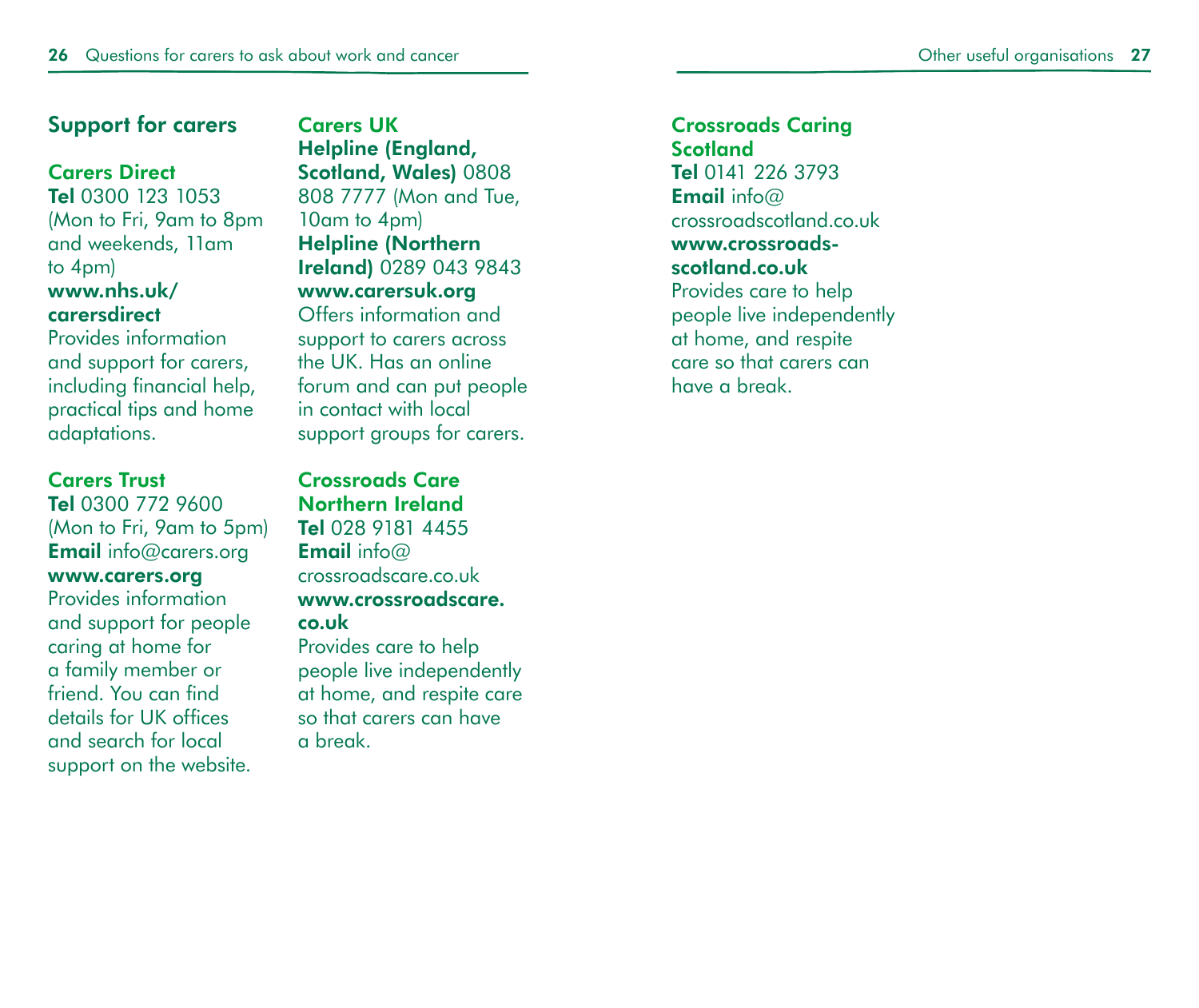# YOUR NOTES AND QUESTIONS